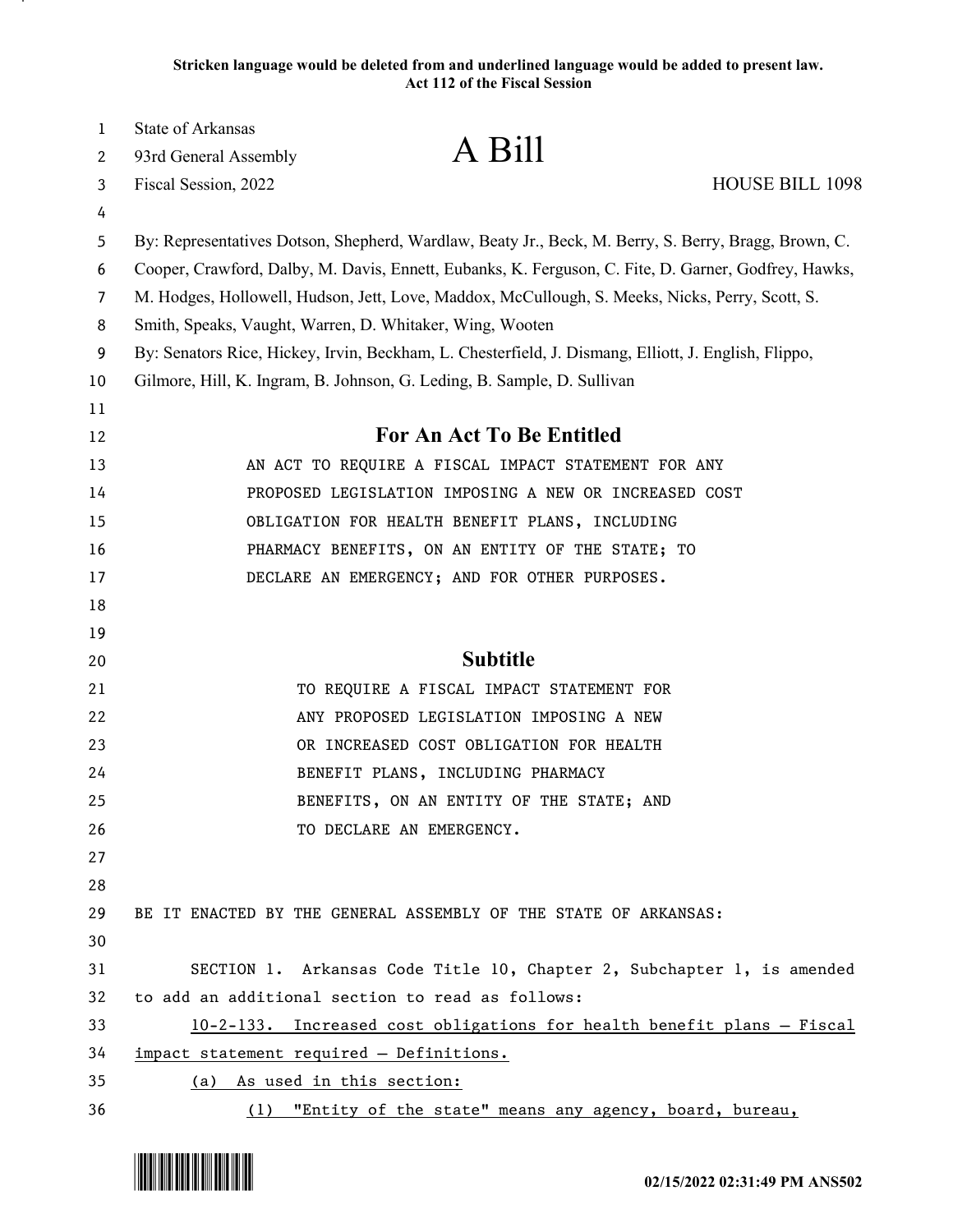| 1  | commission, committee, council, department, division, institution of higher   |
|----|-------------------------------------------------------------------------------|
| 2  | education, office, public school, quasi-public organization, or other         |
| 3  | political subdivision of the state;                                           |
| 4  | (2) "Fiscal impact statement" means a realistic written                       |
| 5  | statement of the purpose of a proposed law and the estimated financial cost   |
| 6  | to an entity of the state of implementing or complying with the proposed law; |
| 7  | and                                                                           |
| 8  | "Health benefit plan" means a policy, contract, certificate,<br>(3)           |
| 9  | or agreement offered or issued by an entity to provide, deliver, arrange for, |
| 10 | pay for, or reimburse any of the costs of healthcare services, including      |
| 11 | pharmacy benefits, to an entity of the state.                                 |
| 12 | $(b)(1)$ A bill filed in the House of Representatives or the Senate that      |
| 13 | will impose a new or increased cost obligation for health benefit plans,      |
| 14 | including pharmacy benefits, on an entity of the state shall:                 |
| 15 | (A) Have a fiscal impact statement attached to the bill                       |
| 16 | prepared and filed with the chair of the committee to which the bill is       |
| 17 | referred; and                                                                 |
| 18 | Not be taken up by the committee to which the bill is<br>(B)                  |
| 19 | referred until a fiscal impact statement is provided to the chair of the      |
| 20 | committee.                                                                    |
| 21 | The services of actuaries may be obtained in evaluating the<br>(2)            |
| 22 | respective bills and preparing the fiscal impact statement.                   |
| 23 | $(c)(1)(A)$ If a House bill or Senate bill is called up for final             |
| 24 | passage in the House of Representatives or the Senate and a fiscal impact     |
| 25 | statement has not been provided by the author of the bill or by the committee |
| 26 | to which the bill was referred, a member of the House of Representatives or   |
| 27 | the Senate may object to the bill's being called up for final passage until a |
| 28 | fiscal impact statement is prepared and made available on the desk of each    |
| 29 | member of the House of Representatives or the Senate at least one (1) day     |
| 30 | before the bill's being called up for final passage.                          |
| 31 | <u>An affirmative vote of two-thirds (2/3) of a quorum</u><br>(B)             |
| 32 | present and voting shall override the objection.                              |
| 33 | If an objection is made without override, the presiding<br>(2)                |
| 34 | officer of the House of Representatives or the Senate shall cause the bill to |
| 35 | be referred to an actuary for the preparation of a fiscal impact statement,   |
| 36 | which shall be filed with the presiding officer not later than five (5) days  |

2 02/15/2022 02:31:49 PM ANS502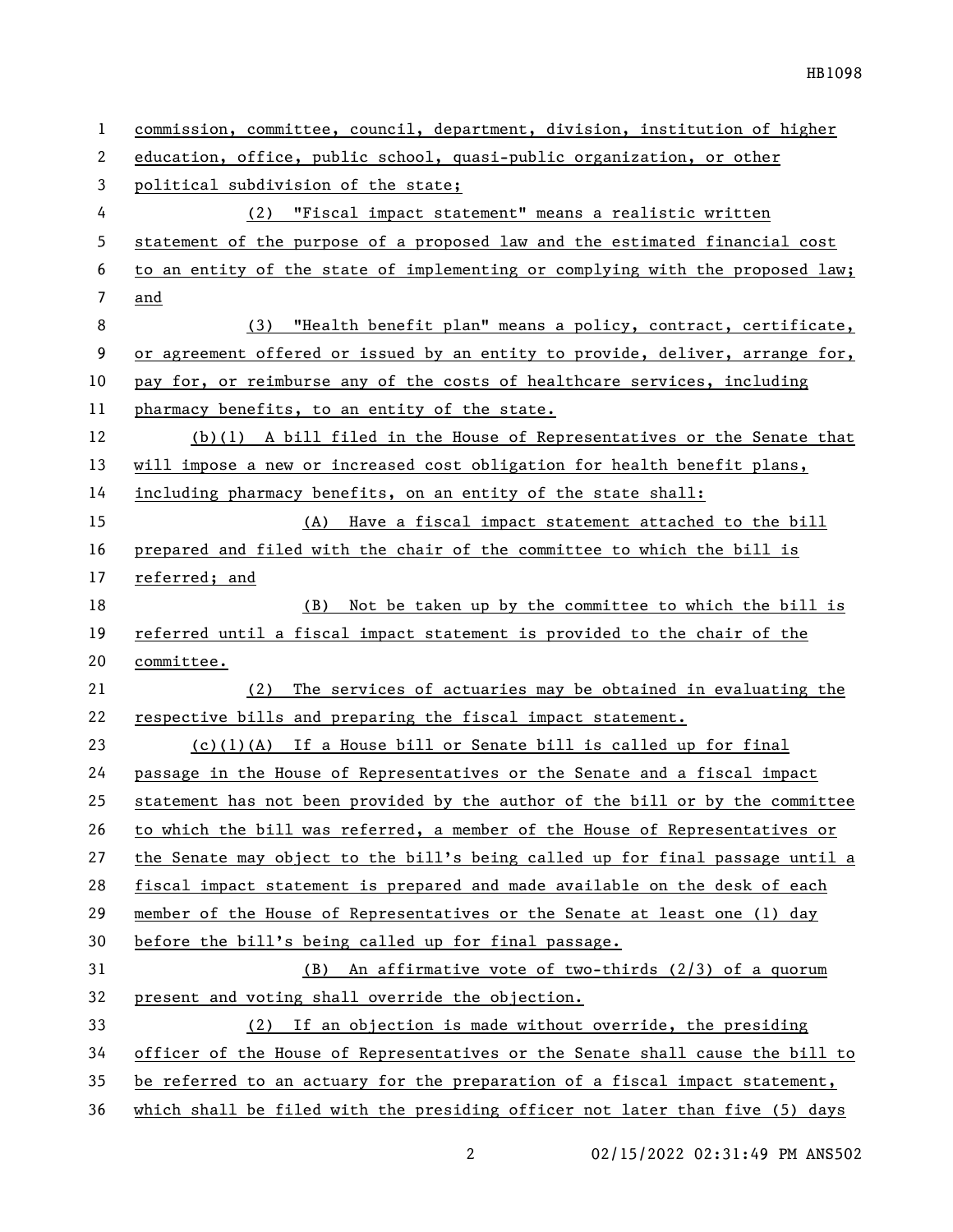| $\mathbf{1}$ | from the date of the request.                                                 |
|--------------|-------------------------------------------------------------------------------|
| 2            | (d) A fiscal impact statement required by this section shall be               |
| 3            | developed by an actuary within the guidelines adopted by the House Committee  |
| 4            | on Insurance and Commerce and the Senate Committee on Insurance and Commerce, |
| 5            | as applicable.                                                                |
| 6            |                                                                               |
| 7            | SECTION 2. Arkansas Code Title 21, Chapter 5, Subchapter 4, is amended        |
| 8            | to add an additional section to read as follows:                              |
| 9            | 21-5-419. Introduction of bills affecting State and Public School Life        |
| 10           | and Health Insurance Program - Definitions.                                   |
| 11           | (a) As used in this section:                                                  |
| 12           | "Entity of the state" means any agency, board, bureau,<br>(1)                 |
| 13           | commission, committee, council, department, division, institution of higher   |
| 14           | education, office, public school, quasi-public organization, or other         |
| 15           | political subdivision of the state; and                                       |
| 16           | (2) "Health benefit plan" means a policy, contract, certificate,              |
| 17           | or agreement offered or issued by an entity to provide, deliver, arrange for, |
| 18           | pay for, or reimburse any of the costs of healthcare services, including      |
| 19           | pharmacy benefits, to an entity of the state.                                 |
| 20           | (b) A bill affecting the State and Public School Life and Health              |
| 21           | Insurance Program or that imposes a new or increased cost obligation for      |
| 22           | health benefit plans, including pharmacy benefits, on an entity of the state  |
| 23           | to be considered by the General Assembly at a regular session shall be        |
| 24           | introduced in the General Assembly during the first fifteen (15) calendar     |
| 25           | days of a regular session.                                                    |
| 26           | $(c)(1)$ A bill as described in subsection (b) of this section shall not      |
| 27           | be introduced after the fifteenth day of a regular session unless the         |
| 28           | introduction of the bill is first approved by a three-fourths $(3/4)$ vote of |
| 29           | the full membership of each house of the General Assembly.                    |
| 30           | (2) If the General Assembly recesses for longer than three (3)                |
| 31           | consecutive days during the first fifteen (15) days of a regular session, the |
| 32           | fifteen-day introduction deadline shall be extended for a time period equal   |
| 33           | to the recess.                                                                |
| 34           | (d) A bill affecting the State and Public School Life and Health              |
| 35           | Insurance Program or that imposes a new or increased cost obligation for      |
| 36           | health benefit plans, including pharmacy benefits, on an entity of the state  |

3 02/15/2022 02:31:49 PM ANS502